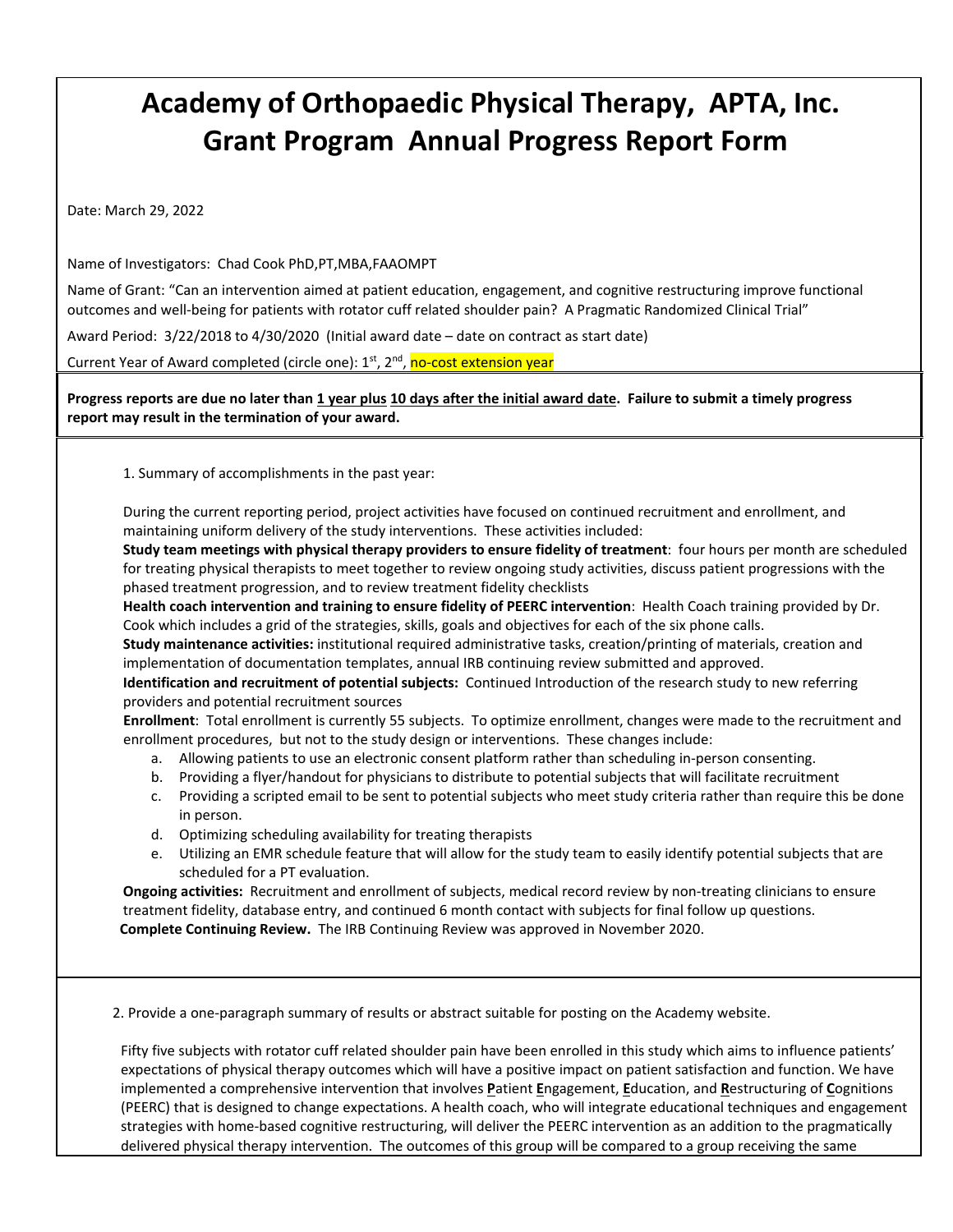pragmatically delivered physical therapy intervention without the addition of the PEERC protocol. Because enrollment is ongoing, analysis has not yet been performed and therefore no results are available.

3. Attach a list of your publications published or accepted during the past year, or currently being written. Send reprints when available. List presentations made and abstracts accepted for presentation based on this work. Indicate with an asterisk (\*) those publications supported by Academy of Orthopaedic Physical Therapy funding.

Enrollment and data collection is ongoing. However, the study team has published a protocol paper for *BMC Musculoskeletal Disorders:*

Myers, H., Keefe, F., George, S.Z., Kennedy, J., Lake, AD., Martinez, C., Cook, C. The Influence of a Cognitive Behavioral Approach on Changing Patient Expectations in for Conservative Care in Shoulder Pain Treatment: a pragmatic randomized controlled trial. *BMC Musculoskeletal Disorders. 2021 Aug 24;22(1):727. doi: 10.1186/s12891‐021‐04588‐9*

4. Provide a budget, using the original approved budget. Indicate total funds spent to date per major categories. If there was  $\geq$  25% deviation (greater or less spent) of use of funds for any of the budget category, please BRIEFLY indicate the rationale. (See example below)

| <b>EXPENSE</b><br><b>CATEGORY</b> | <b>Budgeted Amount</b><br>for Year 2 | <b>Actual Amount</b><br><b>Spent in Year 2</b> | <b>Amount Remaining</b><br>in Year 2 budget |  |
|-----------------------------------|--------------------------------------|------------------------------------------------|---------------------------------------------|--|
| Salary                            | 27,427                               | 26,347                                         | 1,080                                       |  |
| <b>Fringe Benefits</b>            | 6,914                                | 6,914                                          |                                             |  |
| <b>Other Expenses</b>             | 4,999                                | 2,156                                          | 2,843                                       |  |
|                                   |                                      |                                                |                                             |  |
|                                   |                                      |                                                |                                             |  |
| <b>TOTAL</b>                      | 39,340                               | 35,417                                         | 3,923                                       |  |

5. Objectives for the next year:

Over the next year, the study team aims to:

**Terminate enrollment.** The team aims to enroll subjects through April 2022, at which point, we will terminate new enrollment and will continue follow up on all active subjects.

**Complete Study Activities**. This includes interventions, data collection, data entry, and analysis.

\_\_\_\_\_\_\_\_\_\_\_\_\_\_\_\_\_\_\_\_\_\_\_\_\_\_\_\_\_\_\_\_\_\_\_\_\_\_\_\_\_\_\_ \_\_\_\_\_\_\_\_\_\_\_\_\_\_\_\_\_\_\_\_\_\_

**Submit for publication**. The study team will aim for abstract submission in June 2023 and subsequent manuscript submission. Publish Results. The team intends to submit results for publication prior to the end of Q2 2023. We aim to target a journal that specializes in publishing papers in which enrollment has been affected by COVID 19.

Your Signature **Date**